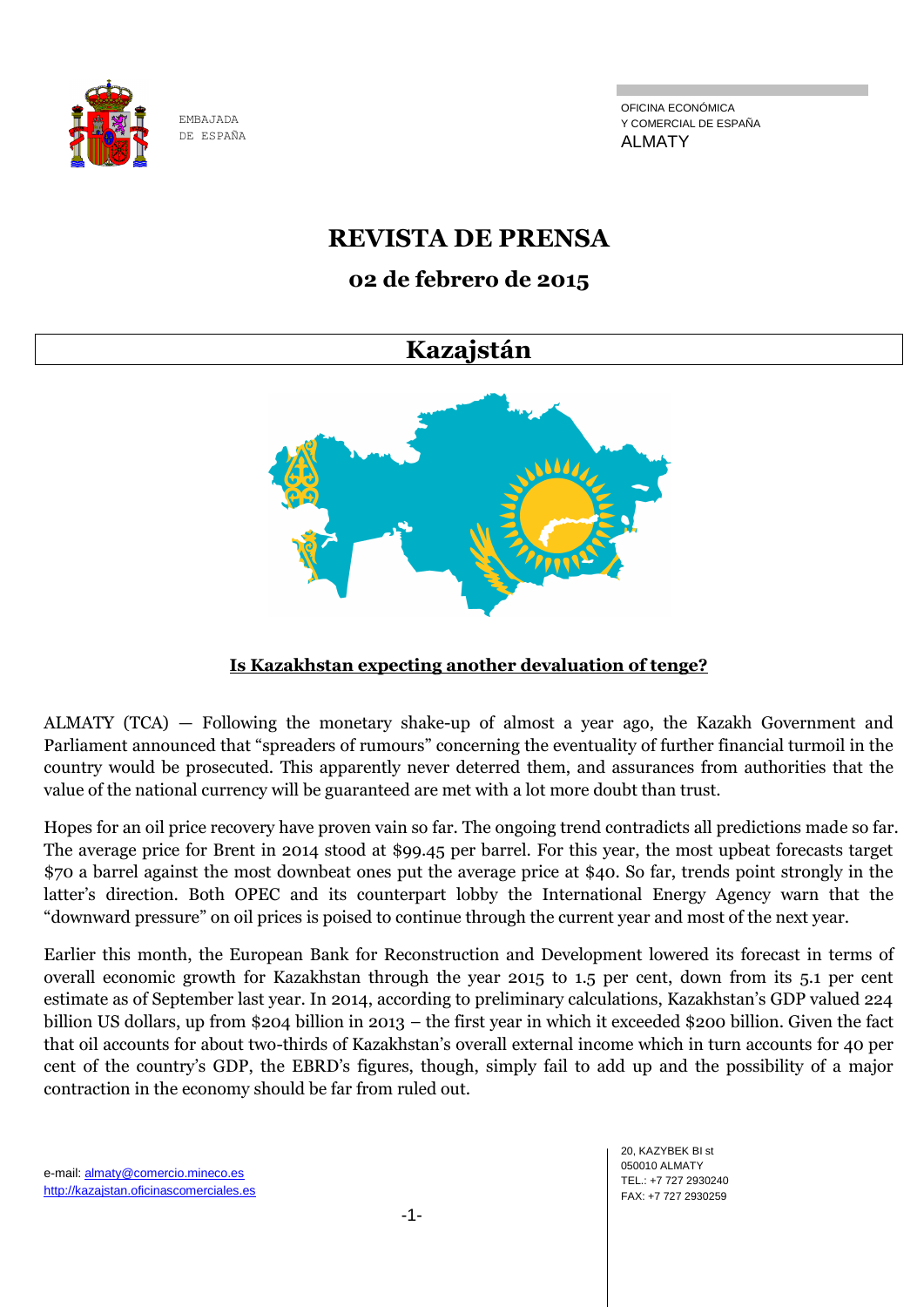

According to Chief Researcher at the Kazakhstan Institute for Strategic Studies under the President of Kazakhstan Vyacheslav Dodonov, in 2014, Kazakhstan produced 80 million tons of oil, and the contribution of mineral products to Kazakhstan's total exports amounted to 82%, KazTAG reported. The latest data on Kazakhstan's external trade show that in the month of November the gross value of Kazakhstan's exports amounted to \$5.485 billion, down from \$6.585 billion for October. The country's external trade surplus in November stood at \$2.056 billion, down from \$2.829 billion for October.

As Russia's Central Bank has done, the most logical step would be to put limits on Kazakhstan's National Bank's interventions on the currency market with the effect that by slipping against the US dollar the local currency's purchasing power will be upheld within realistic boundaries. This would be a better tactic than the overnight devaluation of 19 per cent that shook Kazakhstan's economy in February last year.

High devaluation expectations are due to two factors: low oil prices and the depreciation of the Russian ruble, but the more important factor for Kazakhstan is the price of oil, the expert said. "We will closely monitor them. But today I believe that we will not allow sharp fluctuations of the tenge," he concluded.

Trends in the value of the ruble and in oil prices go in opposite directions. There are different opinions as to what the price of oil will be but many analysts are now saying that the average annual price will be around \$50 per barrel. The Kazakh Government and the National Bank have calculated various scenarios that envision appropriate changes in fiscal and monetary policy.

Fuente: Timesca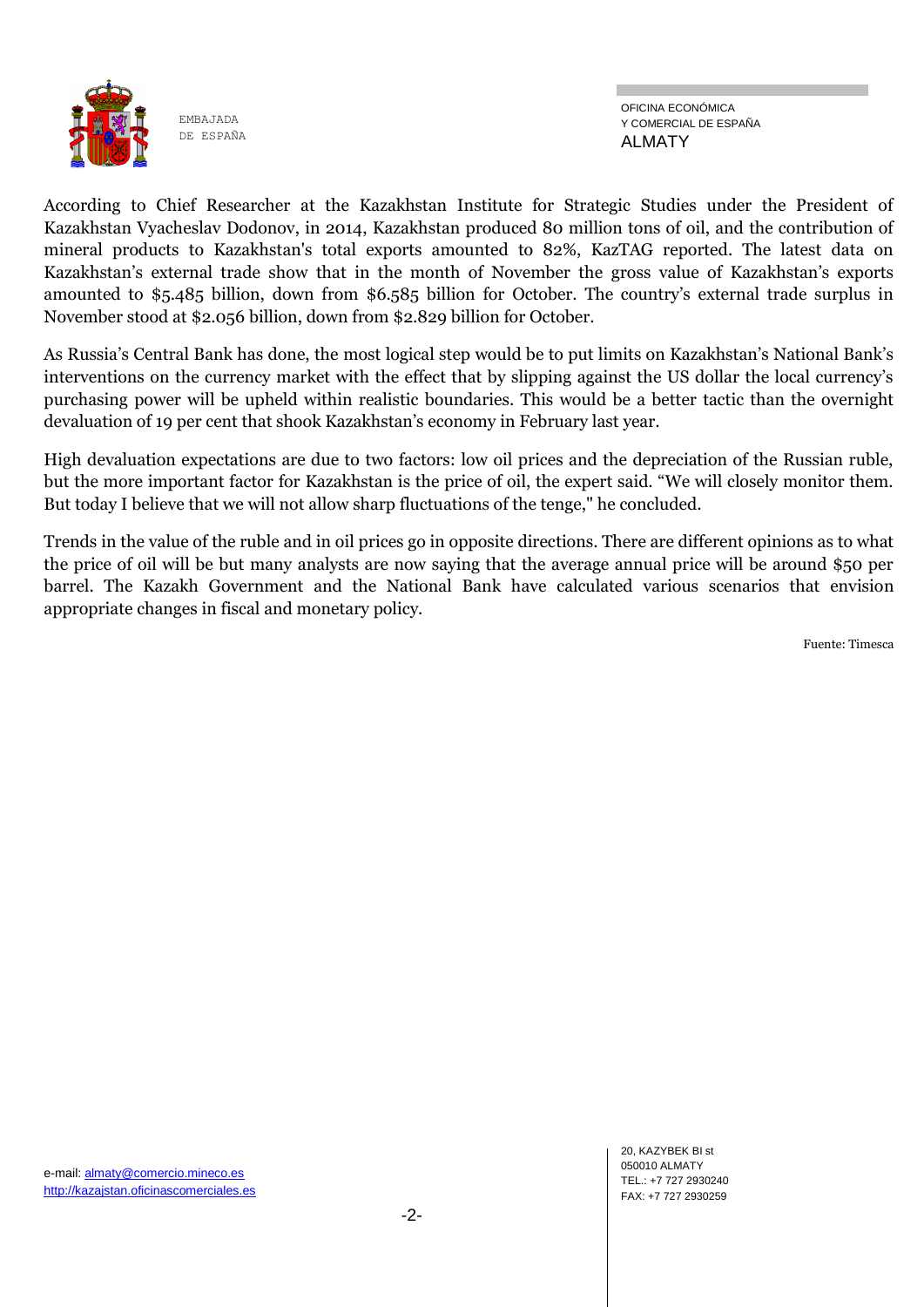

#### **\$870 million to be invested in modernization of Kazakhstan airports**

ASTANA (TCA) — More than 160 billion tenge (around \$870 million) will be invested in modernization of 11 airports in Kazakhstan until 2020, Novosti-Kazakhstan reported citing Claude Badan, general director of Airport Management Group (AMG).

Established together with Zurich Airport International AG, AMG is a management company of Kazakhstan's national network of airports.

"State-owned stakes of Astana, Kostanai, Kokshetau, Petropavlovsk, Kyzylorda, and Shymkent airports are given to AMG in trust management for seven years. The company is to consolidate under its management a total of 11 airports in Kazakhstan, adding the airports of Aktobe, Atyrau, and Pavlodar, and later Ust-Kamenogorsk and Semei," Badan told a media briefing in Astana yesterday.

In his words, the period between 2015 and 2017 will see reconstruction of landing strips, passenger terminals, and airfield infrastructure in the airports of Astana, Petropavlovsk, and Kostanai. New passenger terminals meeting the international requirements will be built in the airports of Astana, Kyzylorda, and Shymkent.

"We will be working to develop domestic and international routes from regional airports to destinations of the United Arab Emirates and Turkey. For this purpose the airports must meet international requirements in order to increase passenger and cargo flows. In 2014, a number of airports saw a consistent growth of cargo and passenger traffic. In general, passenger traffic grew 10 percent compared to 2013. In line with the development strategy of the state-owned airports network, we expect a more than four-fold increase in the passenger and cargo traffic by 2030," Mr. Badan said.

Fuente: Timesca

### **EEC told about price control in EEU**

ASTANA. KAZINFORM - Almaty hosted seminar "Innovations in anti-monopoly regulation of Kazakhstani business in accordance with the agreement on establishment of the EEU".

The event is organized by "Center for development and protection of competition" JSC jointly with "Eurasian Analytical Agency Expert" LLP with the support of the Eurasian Economic Union, "Market and Competition" magazine writes.

Deputy director of the department for competition policy and policy the policy in the sphere of procurement of the EEC Dauren Zhandarbek told the participants of the seminar about the competition policy in the context of the agreement on the EEU, in particular, about the common principles and rules of the completion and about the introduction of the state regulation of prices for the goods and services in the territory of the member-states of the EEU.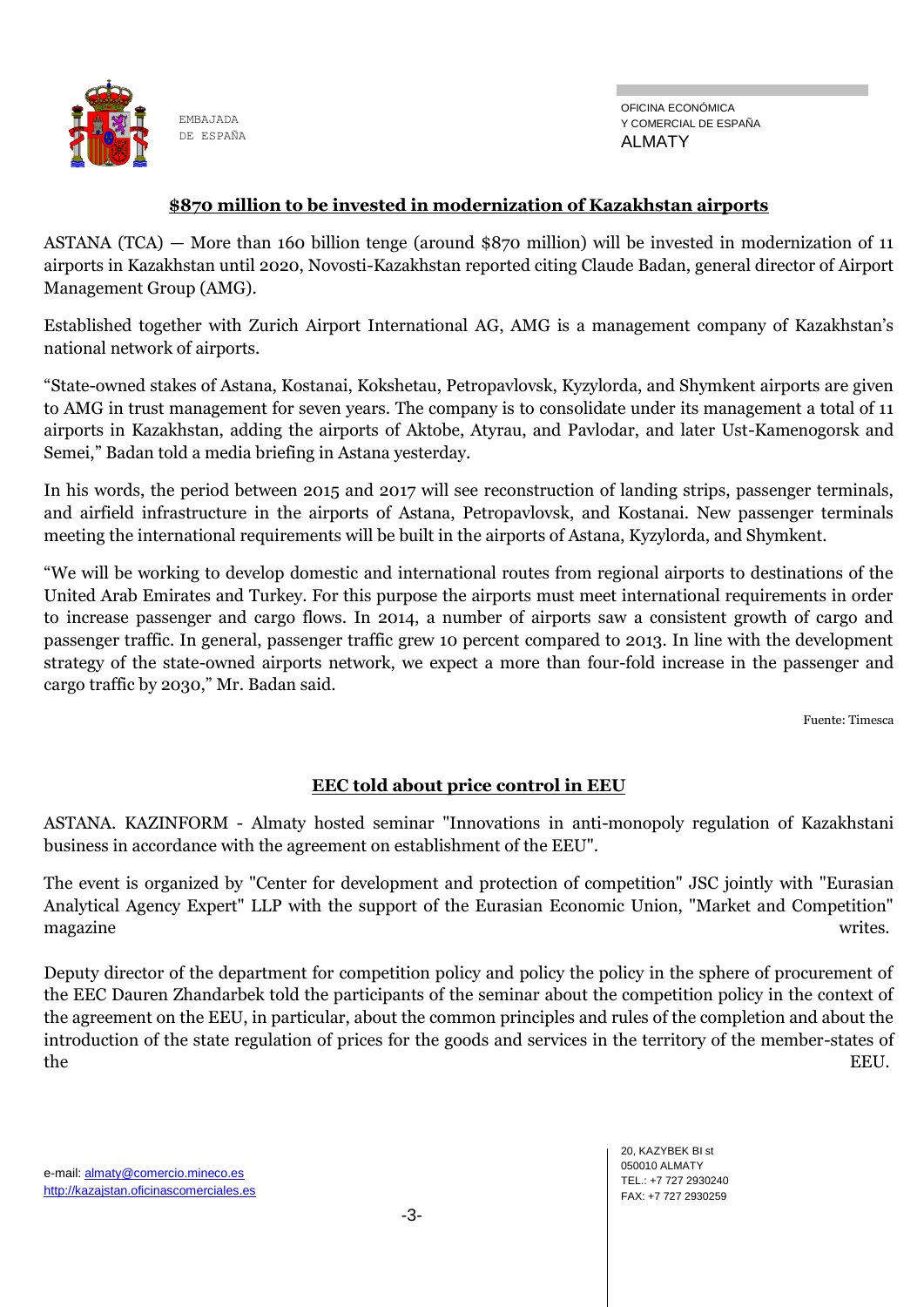

OFICINA ECONÓMICA Y COMERCIAL DE ESPAÑA ALMATY

"Introduction of the state regulation policy over the prices on the markets of the EEU member states is held in extremely rare situations, for example, emergencies, disasters, national security. It is also done in case of a lack of mechanisms to solve the problem in a different way. Besides, the member states of the union may introduce state regulation of prices for some types of socially important products on some territories up to 90 days during one year total. The terms of the regulation may be extended if approved by the Commission," he noted.

Fuente: KazInform

## **Kazakhstan may produce military equipment for CSTO instead of Ukraine**

ASTANA (TCA) — The Collective Security Treaty Organization (CSTO) is considering the use of Kazakhstan's plants for production of military hardware and equipment previously imported from Ukraine, Novosti-Kazakhstan reported citing CSTO Secretary General Nikolai Bordyuzha.

In his words, in line with amendments to the regulations of the CSTO Interstate Commission for Military and Economic Cooperation, the Commission now includes deputy prime ministers of the CSTO member countries that supervise the defense industries.

"It will allow us considering and making the maximal use of all the possibilities existing within the CSTO member states for production of military hardware and equipment previously produced in Ukraine," Bordyuzha told a press conference in Moscow last Friday, adding that such possibilities exist in Kazakhstan, as well as in Belarus, Armenia, and Kyrgyzstan.

Bordyuzha also said that the Ukrainian crisis has not led to a worsening of relations between the CSTO member states.

"There has been no cooling down in relations between the CSTO members or attempts to distance from collective security issues," he said when speaking about the situation inside the organization over the recent developments in Ukraine.

The CSTO Secretary General did not deny that the CSTO member states have different views on some issues, but "we have been able to reach a consensus so far," he said.

The CSTO, an intergovernmental military alliance, grew out of the framework of the Commonwealth of Independent States, and first began as the CIS Collective Security Treaty (CST) which was signed on 15 May 1992 by Armenia, Kazakhstan, Kyrgyzstan, Russia, Tajikistan and Uzbekistan, in the city of Tashkent.

The CSTO now includes Armenia, Belarus, Kazakhstan, Kyrgyzstan, Russia, and Tajikistan. Uzbekistan suspended its participation in the organization in 2012.

Fuente: Timesca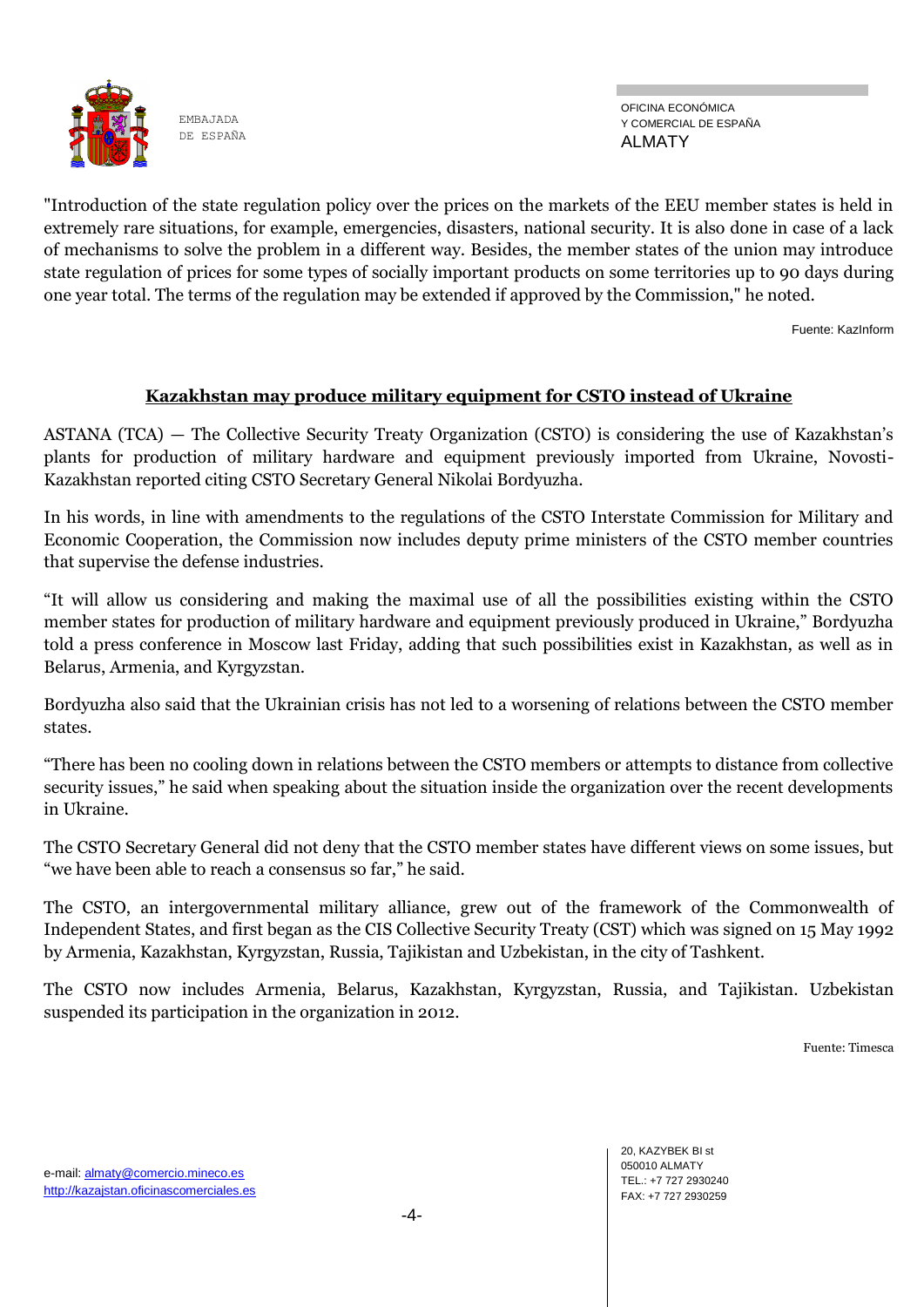

#### **Chinese and Karaganda companies sign memo on complex alloys plant construction**

KARAGANDA. KAZINFORM - The Chinese company «Sinosteel» and Karaganda complex alloys plant have signed a memorandum of joint project implementation on the territory of Saryarka special economic zone, the press service of Karaganda region administration reports.

According to the statement, 31 January was held a meeting between the business community of the region and China. The round table discussed the issues of realization "Construction of the Karaganda complex alloys plant". It was noted that the event was organized in the framework of the Kazakh-Chinese cooperation in the field of industrialization and investment.

According to the Mayor of Karaganda region Nurmukhambet Abdibekov, the plant will be constructed with the use of innovative technologies. The project's implementation will attract investment in the amount of 82.5 billion tenge and create about 3 million jobs.

He clarified that the manufactured products will be used in steel industry, as well as during drilling and blasting.

Sinosteel company - Chinese state-owned enterprise. The company has extensive experience in the construction and maintenance of metallurgical furnaces and related service centers

Fuente: KazInform

#### **Zhambyl region: About \$500 million invested in alternative energy development**

TARAZ. KAZINFORM - The head of the department of energy, housing and communal services of Zhambyl region Mukhtar Toleuliyev noted at a report meeting that last year the department spent over 10 billion tenge for the development of alternative energy projects in the region.

"The lion's share of funds - about 4.8 billion tenge - went to the development of water supply systems. We carried out work in the field of gas and electricity. In addition, we updated main, street and block heat networks," said M. Toleuliyev.

According to his words, over the past five years \$464 million have been invested in the development of alternative energy. Total power capacity of the implemented projects amounted to 230.5 MW.

Recall that in 2009 Kazakhstan adopted the law on support for renewable energy. Zhambyl region has commissioned 5 objects of renewable energy sources including the first in Central Asia industrial solar power (Otarskaya SES) 504 kW, the first commercial wind farm in Kazakhstan in Kordai area with capacity of 1.5 MW, the largest in Kazakhstan small hydroelectric on Tasotkelskom dam of 9.2 MW, Merke 1.5 MW hydroelectric, 2.3 MW hydroelectric called Karakystakskaya.

Fuente: KazInform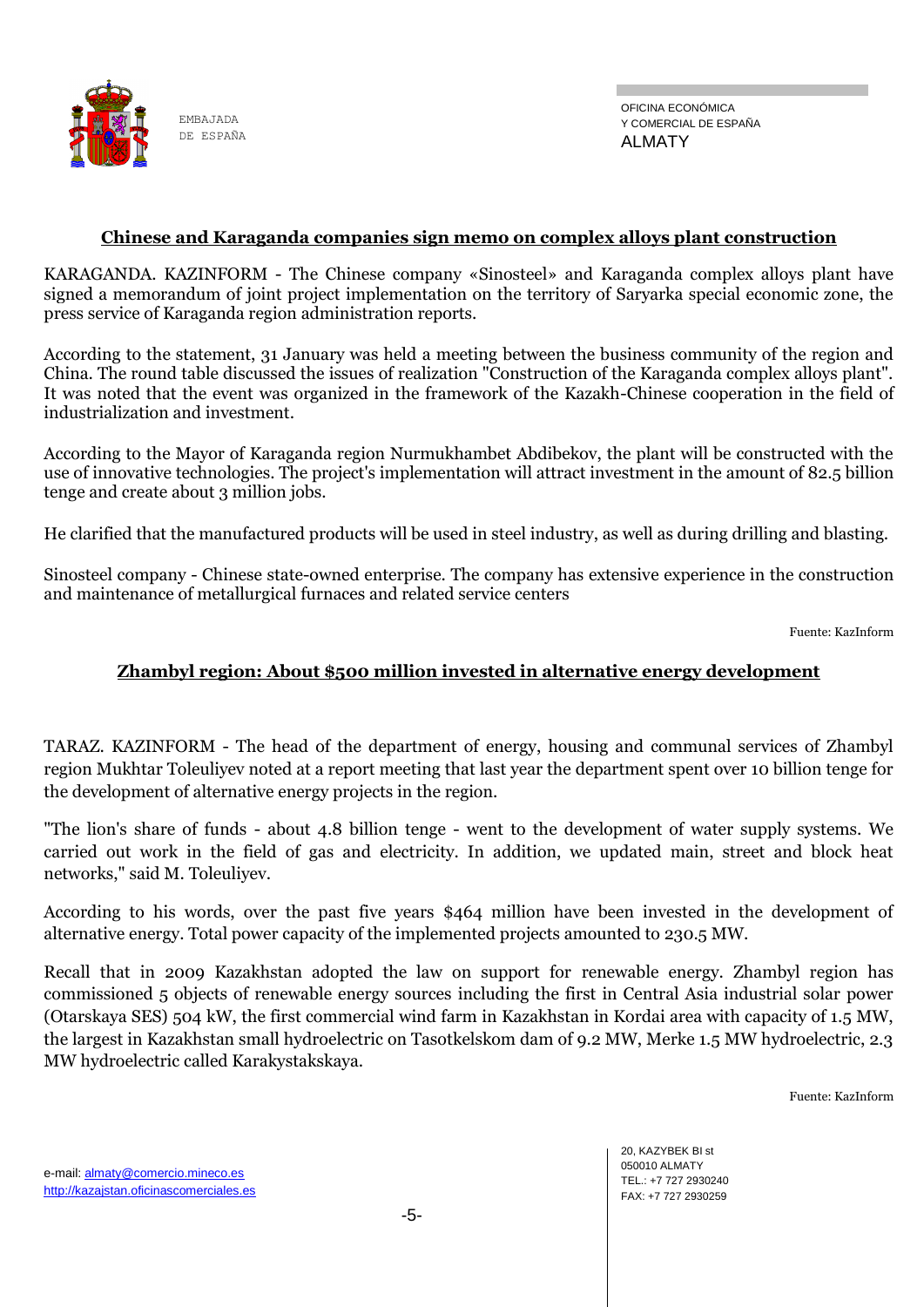

OFICINA ECONÓMICA Y COMERCIAL DE ESPAÑA ALMATY

#### **Housing construction growth in Kazakhstan in 2014 amounts to 10%**

ASTANA. KAZINFORM - Kazakh construction companies in 2014 commissioned 7.5 million square meters of new housing, which is a historical maximum in the number of proposals on the primary housing market of the country, Trend.az reported citing the analytical service Ranking.kz.

"In 2014, Kazakh companies commissioned 672,200 square meters of housing (10 percent) more than in 2013," said the statement.

The positive construction trend is observed in 15 regions of Kazakhstan, according to the report. More than one third of the constructed housing in Kazakhstan accounted for megalopolises.

An absolute record in terms of construction belongs to Almaty. The annual growth in the commissioning of housing in Almaty has reached 60 percent (from 498,800 square meters to 1.3 million square meters).

The second place belongs to Pavlodar region, where the increase amounted to 24 percent. It is followed by Mangistau region, where 586,400 square meters of housing (10 percent growth) were commissioned.

Fuente: KazInform

### **Kazakhstan to provide 300 bln tenge in financing to entrepreneurs in 2015**

ALMATY. Jan 30 (Interfax-Kazakhstan) – The Kazakh government will provide 300 bln tenge from the National Fund to finance entrepreneurs in 2015, First Deputy Prime Minister Bakytzhan Sagintayev said at a Friday meeting in the Almaty city administration.

The meeting was discussing measures to support entrepreneurship activities.

Current FOREX rate is 184.45/1\$.

The first tranche of the monies for entrepreneurs was provided in December 2014 in the amount of 100 billion tenge and the second tranche of 100 billion tenge will be made available soon.

Also, the government plans to provide 100 billion tenge in 2016 to finance entrepreneurs. However, there is a proposal to utilize this money in 2015, which could bring the total financing to entrepreneurs to 300 billion tenge this year, Sagintayev said.

Kazakhstan spent 100 billion tenge in 2014 to support entrepreneurs.

Fuente: Interfax Kazakhstan

20, KAZYBEK BI st 050010 ALMATY TEL.: +7 727 2930240 FAX: +7 727 2930259

e-mail: almaty@comercio.mineco.es http://kazajstan.oficinascomerciales.es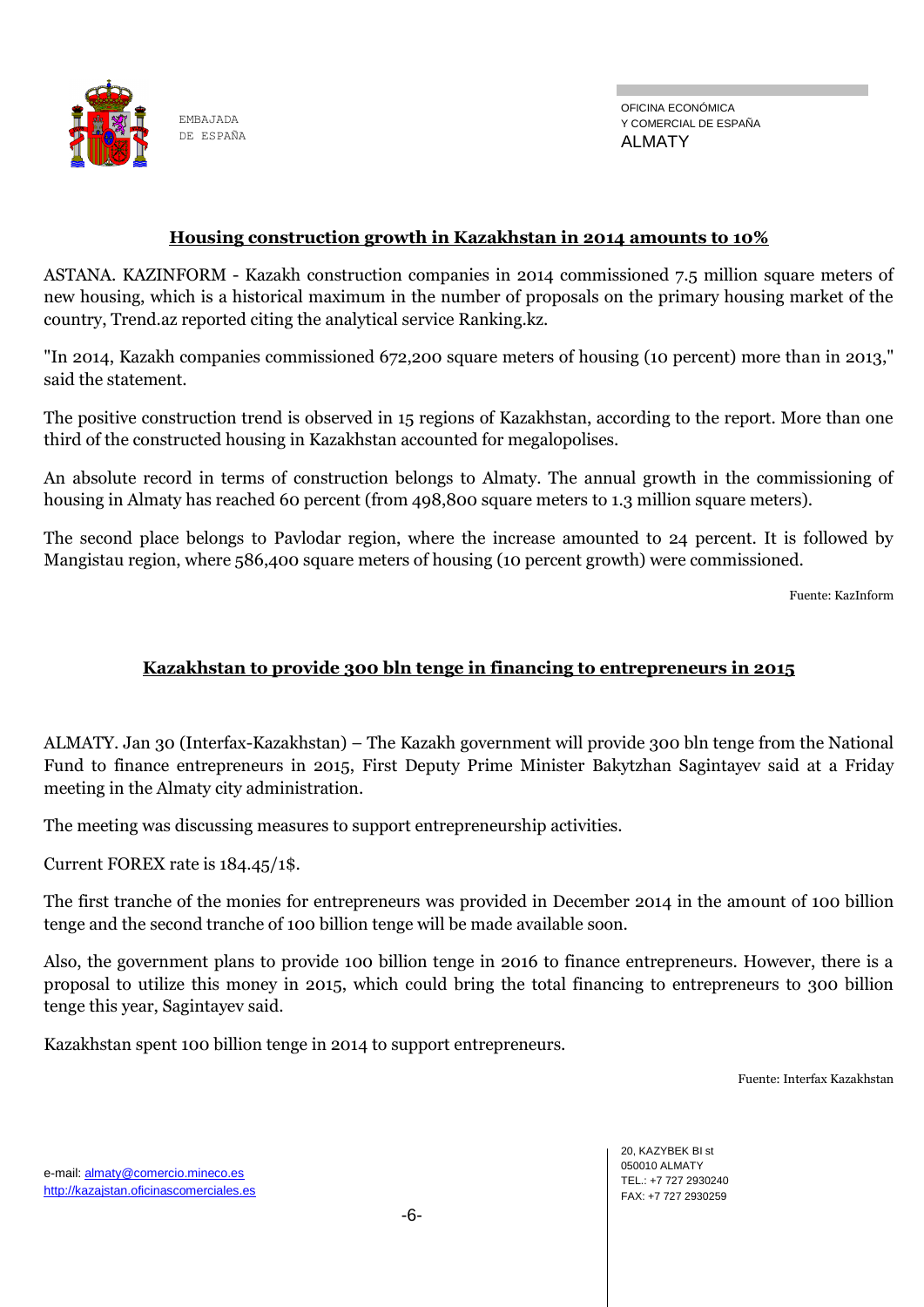

OFICINA ECONÓMICA Y COMERCIAL DE ESPAÑA ALMATY



## **By 2030, the level of gasification of Kyrgyzstan may reach 60%**

Bishkek, January 30 / Kabar /. In case of implementation of the provisions of the General Scheme for gas supply and gasification till 2030, the level of gasification in Kyrgyzstan can reach 60%. Director General of Gazprom Promgas Yury Spektor told today at an extraordinary meeting of the Kyrgyz government in Bishkek.

He also said that about 400 settlements and over 845 thousand apartments and households may also be gasified in full. The length of the gas pipelines between villages can reach nearly 2 thousand 750 km, gas distribution pipelines in settlements - more than 4 thousand 400 km.

Fuente: Kabar

#### **Alexey Miller: "During 3 years Gazprom will invest in gas sector of Kyrgyzstan 45.5 billion soms"**

Bishkek, January 30 / Kabar /. During three years, from 2015 to 2017, Gazprom will invest in gas sector of Kyrgyzstan 45.5 billion soms. Chairman of the Board of Gazprom Alexey Miller said in Bishkek.

"As they say, the goals - that's half the success. We set a goal to raise the level of gasification in Kyrgyzstan tripled, from 20% to 60%. It is realistic. We have an absolutely clear and understandable action program – the General Scheme of gas supply and gasification of Kyrgyzstan until 2030, and the work will be carried out throughout the country in all 7 oblasts, " said Miller.

He noted that the General Scheme will help identify priority sites and work. "Initially, Gazprom has taken on a commitment to invest 20 billion rubles during 5 years. But when developing a scheme, it became clear that it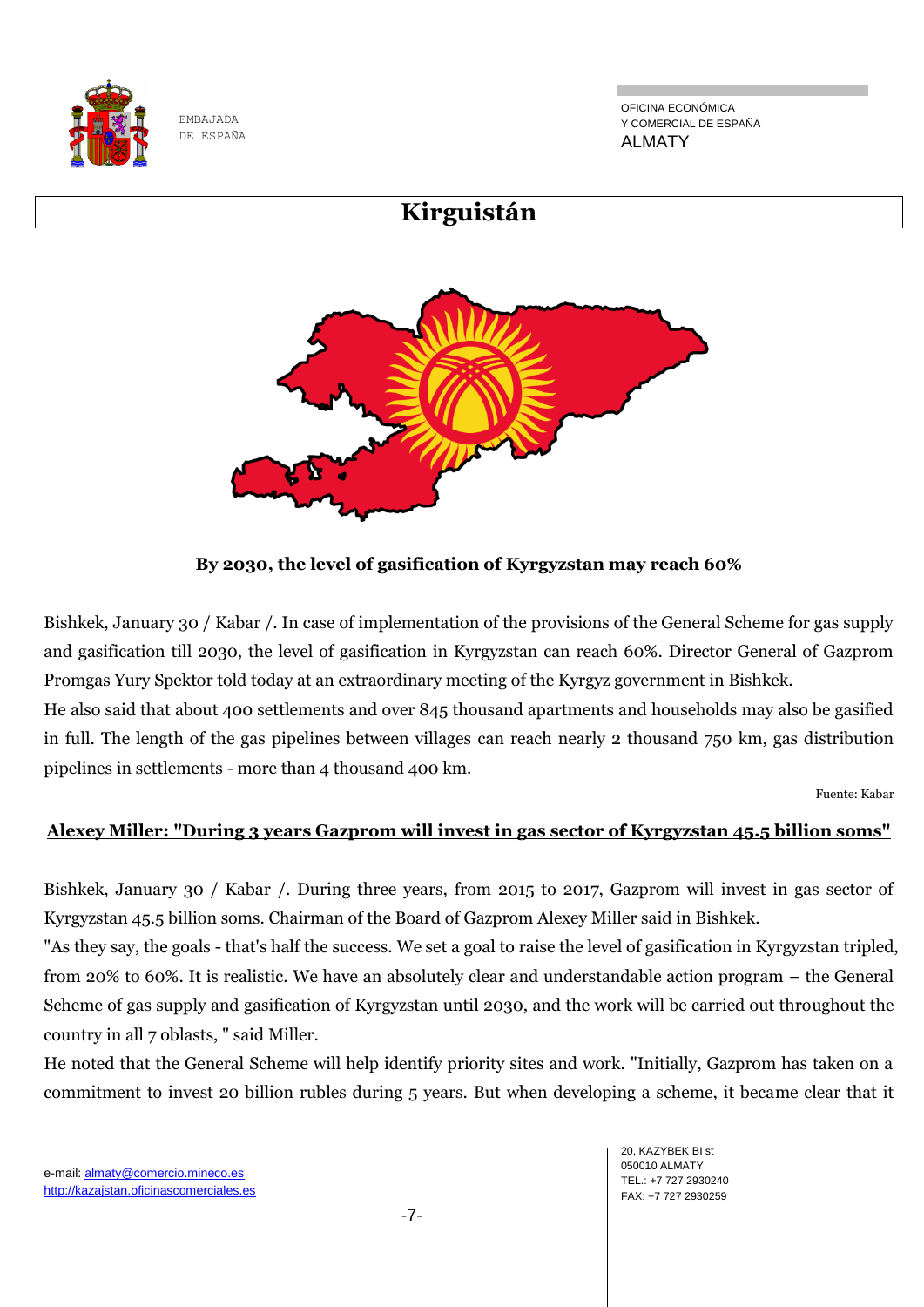

takes a lot more investments. Gazprom has decided to fund fully all necessary measures in accordance with the three-year priority investment program ", said the Chairman of the Board of Directors of Gazprom.

Gazprom is a strategic partner and always fulfills its obligations. And with the general scheme will be exactly the same ", assured Miller.

He recalled that gasification of the country - is a joint work. Getting land, approval of permits, preparation of consumers - the responsibility of public authorities of Kyrgyzstan, he added.

Fuente: Kabar

# **Djoomart Otorbaev: "One of the best gas transportation systems in the world will created in Kyrgyzstan"**

Bishkek, January 30 / Kabar /. One of the best gas transportation systems in the world will be created in Kyrgyzstan. Prime Minister Djoomart Otorbaev told journalists after a meeting between representatives of the Kyrgyz Government and Gazprom.

He said that all oblasts of the country will be gasified with the participation of direct investments of Gazprom. The total gasification will be tripled, and by 2030, 60% of the population and businesses will be supplied with gas. Gas consumption will be increased five times and exceed 1 billion cubic meters of natural gas.

"One of the best gas transportation systems in the world will be created in Kyrgyzstan with the participation of Gazprom. The extremely ambitious investment program of 45 billion soms in the next three years," said Otorbaev.

He also said that, except for that Gazprom comes to Kyrgyzstan with an ambitious social program.

Fuente: Kabar

## **Gazprom will build in Kyrgyzstan 16 sports centers**

Bishkek, January 30 / Kabar /. Gazprom promises to build in Kyrgyzstan new socially important objects by 2016. Chairman of the Board of the Russian company, Alexey Miller told reporters in Bishkek that they will implement the program "Gazprom to Children" in all places where they work.

"Today we begin the program in all regions of Kyrgyzstan. As part of this program 16 sports and recreation complexes will be built: one in Bishkek and Cholpon-Ata, and seven in regional centers. Therefore, Gazprom is not only the company that is leader in the global energy market, but also a socially responsible company. Thus, in the near future there will be new sports socially important objects in Kyrgyzstan, " said Miller.

Fuente: Kabar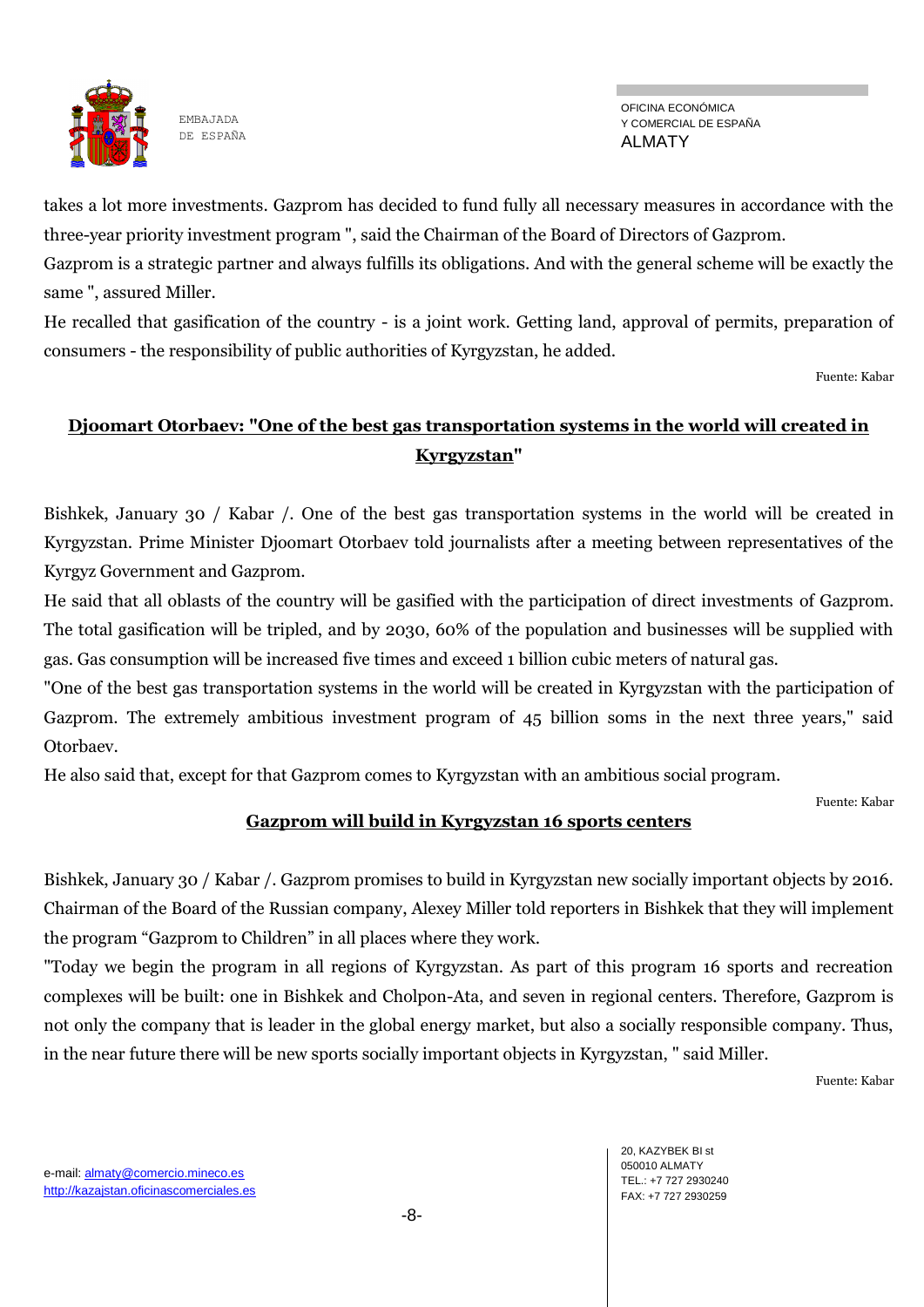

OFICINA ECONÓMICA Y COMERCIAL DE ESPAÑA ALMATY

## **Atambayev and Miller discussed Gazprom's plans on gas exploration in Kyrgyzstan and gasification**

Bishkek, January 30 / Kabar /. President of Kyrgyzstan Almazbek Atambayev met with chairman of the Board of Directors of Gazprom Alexey Miller.

During the meeting they discussed plans of the company on exploration of natural gas in Kyrgyzstan, gasification of the country, as well as reconstruction and construction of facilities of gas supply for the development of gas transportation system, the Kyrgyz President's press service reports.

Atambayev and Miller also paid special attention to the construction of the main gas pipelines in Kyrgyzstan intended to transport natural gas to customers.

In addition, the Chairman of the Board of Gazprom informed the President about the plans on implementation of socially-oriented programs of the company in Kyrgyzstan.

The President stressed the importance of effective work of the company in Kyrgyzstan to ensure energy independence of the country and, in particular, providing the population and industrial facilities with natural gas at an affordable price.

Fuente: Kabar

## **Kyrgyzstan's accession to EEU will be discussed by PMs of Armenia, Belarus, Russia, Kazakhstan**

The first meeting of the Eurasian Intergovernmental Council will take place in Moscow on 6 February, the press service of the Russian Cabinet of Ministers said, according to BelTA.

Heads of government of Belarus, Russia, Armenia, Kazakhstan and Kyrgyzstan will attend the meeting.

The meeting will consider Kyrgyzstan's accession to the EEU, the press service said.

The meeting will also address a wide range of issues related to the integration agenda, the operation of the Eurasian Economic Union (EEU), the development of the legal framework and the implementation of projects in cooperation including in the innovation sector.

Fuente: Kabar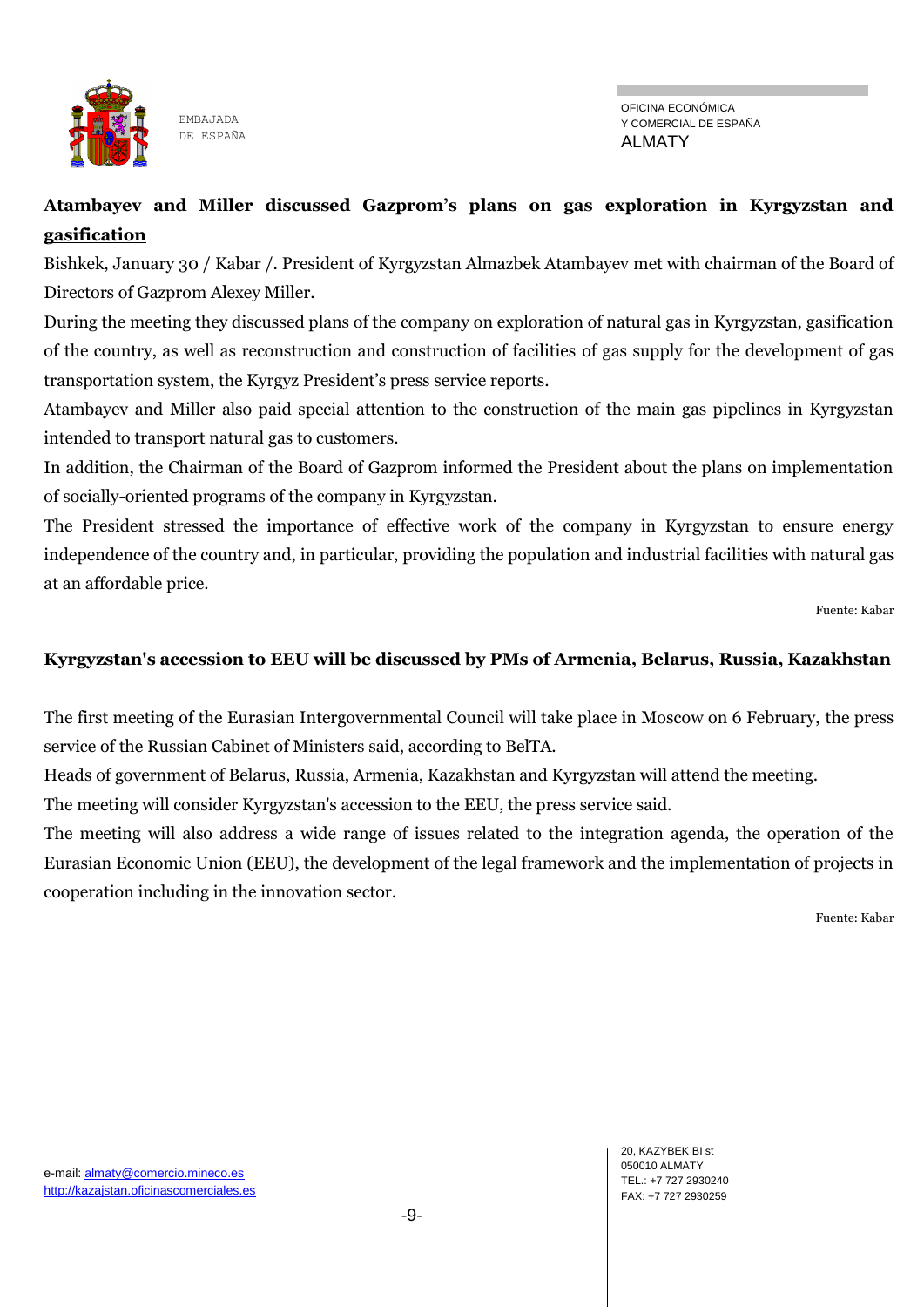

#### **World Bank decides to financially support reforms in Kyrgyzstan's energy sector**

The World Bank decided to financially support reforms in Kyrgyzstan's energy sector, the representative office of the World Bank mission in Bishkek informed.

According to it, the Board of Executive Directors of the World Bank today approved an operation to support policy development of the energy sector. Its purpose - to support reforms aimed at ensuring the long-term uninterrupted power supply, through the provision of budget tranche of \$24 million, of which \$13.2 million highly concessional loan, \$10.8 million - grant money.

Thus, the funds will be used to strengthen the financial sustainability of the energy sector through reform of tariff policy, improved governance, transparency and accountability in the sector through the establishment of an independent regulator, the adoption of an explicit method of formation of tariffs, the introduction of the system of collecting and reporting monitoring, regular communication with the public. And also mitigate the impact of power shortage in the regions of the country due to the preparation and implementation of energy management plan for the region in accordance with the principles of transparency, fairness, predictability and uninterrupted supply of social facilities of the first category.

Fuente: 24h news agency

#### **Kyrgyzstan collects over 42 bln soms of taxes in 2014**

Kyrgyzstan collected 42 billion 169.9 million soms of taxes in 2014, the board of the State Tax Service announced such data today.

It is noted that over the plan collected 781.1 million soms. Compared with 2013, revenues increased by 4 billion 585.2 million soms. The most significant tax deductions made by trading enterprises (16 percent), non-ferrous metals (14 percent), communications (10 percent).

"The largest increase revenue tax on gross income from Kumtor (34.3 percent), tax on movable property (17.6 percent), land tax for the use of plots of land (12 percent) is observed at the end of the year," the State Tax Service noted.

Fuente: 24h news agency

20, KAZYBEK BI st 050010 ALMATY TEL.: +7 727 2930240 FAX: +7 727 2930259

e-mail: almaty@comercio.mineco.es http://kazajstan.oficinascomerciales.es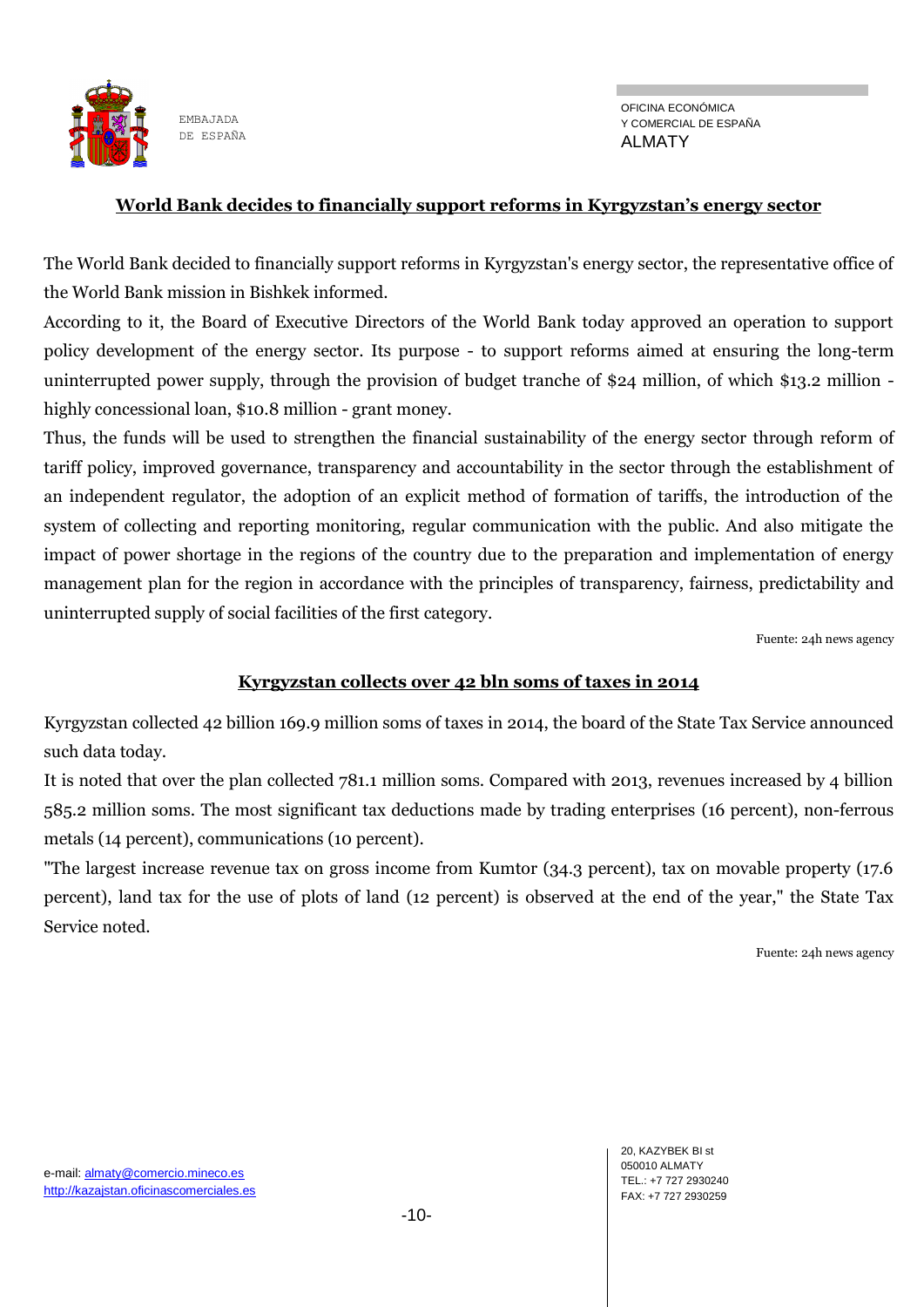

OFICINA ECONÓMICA Y COMERCIAL DE ESPAÑA ALMATY



### **Tajikistan, WB discuss prospects of cooperation in agricultural sector**

Bishkek (AKIpress) - Minister of Agriculture of Tajikistan Kosim Robar and representative of the World Bank in Tajikistan Patricia Veevers-Carter discussed prospects of cooperation, said the press service of the Ministry. During the meeting, they discussed bilateral relations and the role of the World Bank in the development of the

agricultural sector in the country.

Manufacturing has been restored and new jobs have been created owing to financial support of the World Bank since 2000.

The Ministry of Agriculture uses the existing potential for implementation of agricultural reform program for 2012-2020, which is aimed at achieving food security.

Fuente: AKIpress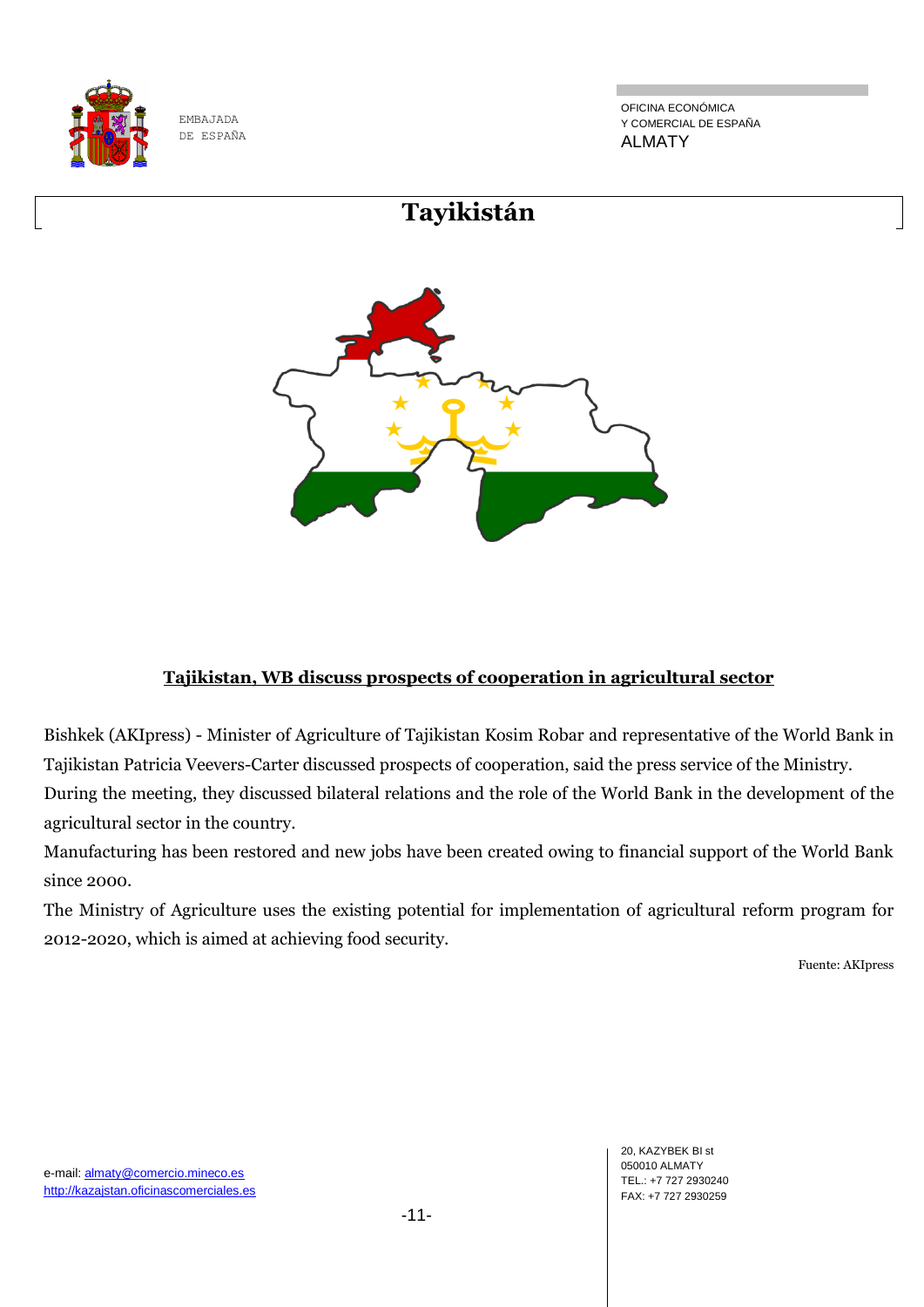

#### **A year of relative stability for Central Asian regimes**

Author: Dr Kirill Nourzhanov, ANU

By local standards, 2014 was a reasonably successful year for the leaders of Central Asian countries. There were no revolutions, insurgencies or mass protests threatening their grip on power. Incumbent heads of state carried out regime maintenance in their customary manner: focusing primarily on managing the inner circle of the ruling elite.

Russian President Vladimir Putin and President of Uzbekistan Islam Karimov inspect an honor guard before their meeting at the Kuksaroi Presidential Residence in Tashkent, Uzbekistan, 10 December 2014. (Photo: AAP)

In Uzbekistan, President Islam Karimov continued to dismantle the corrupt business empire of his eldest daughter (and one-time heir apparent) Gulnara, whose financial transgressions and flamboyant lifestyle had become a liability to her father's 25-year rule. Kazakhstan's prime minister was demoted in April 2014, then charged with graft and put under house arrest in November, in what many experts interpreted as a move by President Nursultan Nazarbaev to maintain balance among regional power clans.

Turkmenistan's President Gurbanguly Berdymuhammedov was preoccupied with raising the efficiency of his security apparatus. He reprimanded its chief twice for the sub-par performance of the military and law enforcement agencies. The Turkmen leader's growing personality cult reached new heights in January 2014 when books written by or about him were made compulsory reading for all secondary school pupils. Meanwhile, Emomali Rahmon, the President of Tajikistan, promoted his daughter to the post of first deputy foreign minister, adding to his family's already significant presence at the summit of administrative and economic power.

Kyrgyzstan was the only Central Asian republic to have experienced a degree of domestic turbulence. The government of President Almazbek Atambaev faced a series of mass protests that periodically cut off roads connecting the national capital with the regions. The protests were organised by regional strongmen, particularly from the south, who mobilised ordinary citizens to seek greater autonomy and access to economic resources. Atambaev, while not as powerful and experienced as his authoritarian colleagues in Central Asia, used their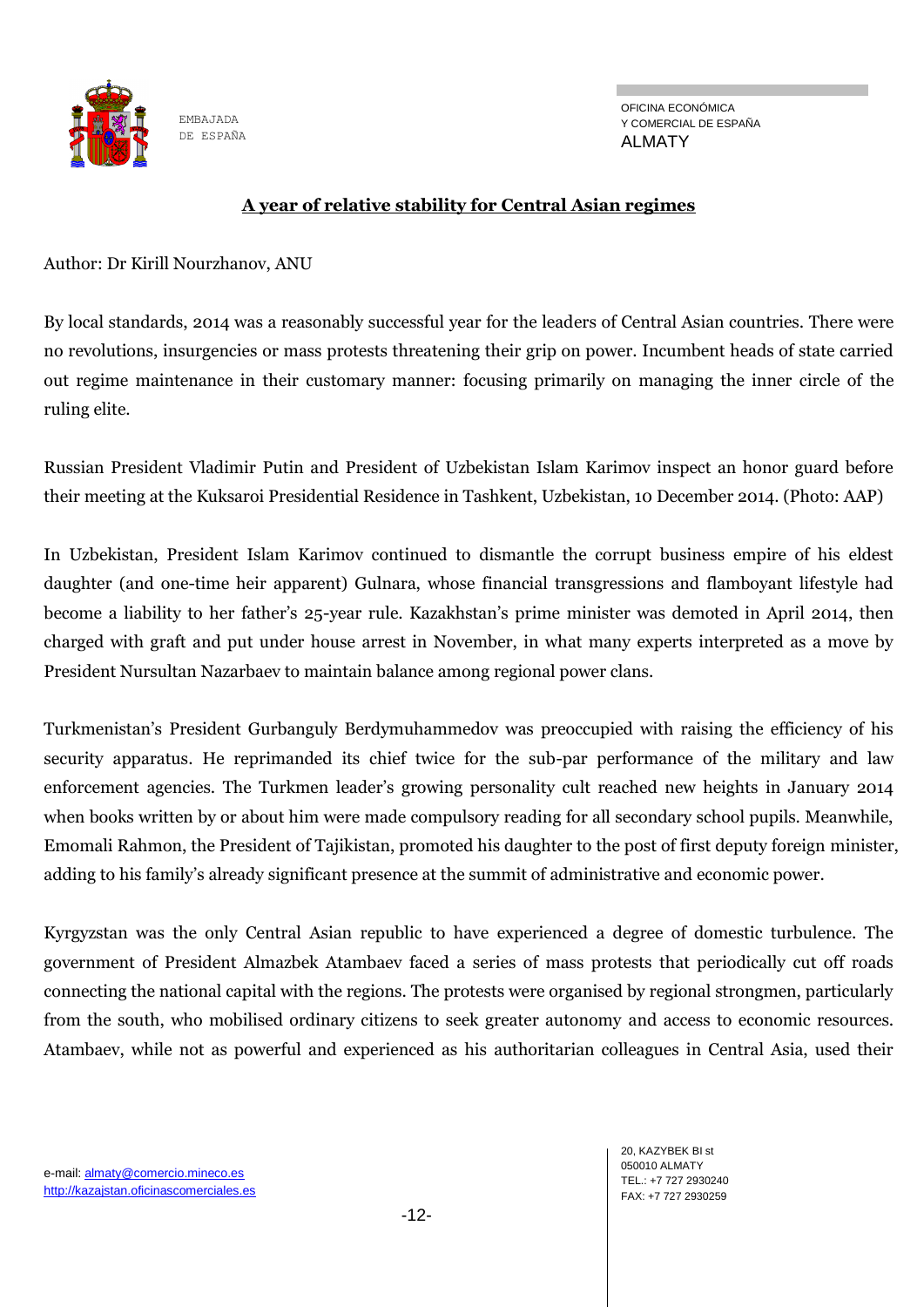

OFICINA ECONÓMICA Y COMERCIAL DE ESPAÑA ALMATY

tried-and-true techniques of resource nationalism, rigged elections, and judicial persecution of dangerous rivals to deal with the problem with some efficiency.

International politics presented greater challenges to Central Asian leaders. The Ukrainian crisis and the situation in Afghanistan following NATO's withdrawal had a considerable impact on their policy choices.

The regime change in Kiev which took place in February 2014, the absorption of Crimea into Russia and the insurgency in the east of Ukraine that followed caused concern in Central Asia. The Kremlin's demonstrated will and ability to project power into a former Soviet republic in the name of protecting ethnic Russians and foiling containment by the West made local ruling elites feel uneasy.

The extent of this anxiety was grossly exaggerated by Western politicians and commentators who glibly prophesied Russia's definitive loss of allies in Central Asia due to Putin's alleged imperialism. In reality, the region's authoritarian leaders were much more alarmed by the prospect of the Ukrainian model of civil dissent being exported to Central Asia. They interpreted the ousting of Ukraine's President Yanukovich as a geopolitical ploy by the US and its allies, and grew wary about Washington's plans 'to create new trouble zones' in their region next. The Central Asian regimes continued to view Russia as a reliable partner with a stake in their stability and prosperity. The clearest indication of this was the advancement of Moscow's flagship integration initiative — the Eurasian Economic Union (EEU). Defying gloomy predictions, it was launched by the presidents of Belarus, Russia and Kazakhstan in May, with Kyrgyzstan joining in several months later. Even Uzbekistan, which had a strained relationship with Moscow since 2012, showed interest in forming a free trade zone with the EEU.

Russia's rising stock in Central Asia was helped by a strategic indeterminacy associated with Afghanistan. The region's states had growing doubts about stability in their southern neighbour as the US and NATO forces continued their withdrawal. Security threats emanating from unstable Afghanistan were complex and manifold, but armed clashes on the border and Islamic militancy embodied by both traditional jihadi groups such as the Islamic Movement of Uzbekistan and freshly returned Islamic State fighters of Central Asian origin were particularly salient in the official security discourse in 2014. Once again, for local leaders it appeared that Moscow rather than Washington would protect them from such threats, and even President Karimov asked for the former's greater involvement on the ground.